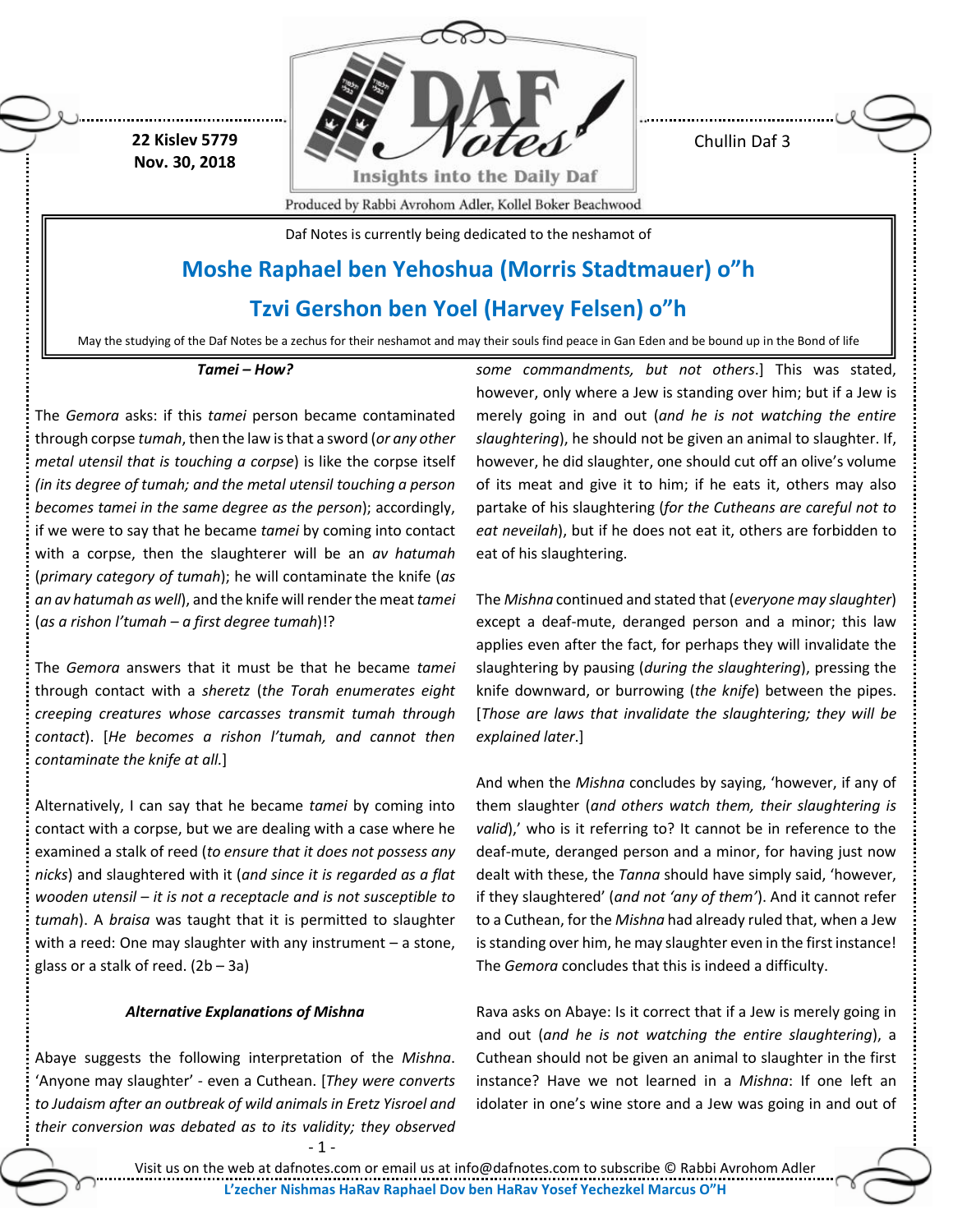

the store, the wine (*in the barrels*) is permitted for consumption?

The *Gemora* answers that the meaning of that *Mishna* is that the barrels are permitted after the fact (*but one is not permitted to leave him there in the first instance*).

Rather, Rava asks from the following *Mishna*: There is no necessity for the watchman to sit and watch the entire time (*that the idolater is not handling the wine*). Even if he goes in and out of the house (*frequently, in order to make the idolater afraid that he may come in at any moment*), it is permitted. [*This Mishna rules that it is permitted in the first instance!?*]

Rava, therefore, suggests a new interpretation of the *Mishna*: 'Anyone may slaughter' - even a Cuthean. This was stated, however, only where a Jew was going in and out; but if a Jew came and found that a Cuthean slaughtered, one should cut off an olive's volume of its meat and give it to him; if he eats it, others may also partake of his slaughtering (*for the Cutheans are careful not to eat neveilah*), but if he does not eat it, others are forbidden to eat of his slaughtering.

The *Mishna* continued and stated that (*everyone may slaughter*) except a deaf-mute, deranged person and a minor; this law applies even after the fact, for perhaps they will invalidate the slaughtering by pausing (*during the slaughtering*), pressing the knife downward, or burrowing (*the knife*) between the pipes. [*Those are laws that invalidate the slaughtering; they will be explained later*.]

And when the *Mishna* concludes by saying, 'however, if any of them slaughter (*and others watch them, their slaughtering is valid*),' who is it referring to? It cannot be in reference to the deaf-mute, deranged person and a minor, for having just now dealt with these, the *Tanna* should have simply said, 'however, if they slaughtered' (*and not 'any of them'*). And it cannot refer to a Cuthean, for the *Mishna* had already ruled that, when a Jew walks in and out, he may slaughter even in the first instance! The *Gemora* concludes that this is indeed a difficulty.

- 2 -

Rav Ashi suggests another interpretation of the *Mishna*: 'Anyone may slaughter' - even a *mumar* (*a Jewish apostate or renegade; one that violates one of the Torah's mitzvos*). In what respect is he a *mumar*? In that he eats *neveilah* (*carcass of an animal that was not slaughtered properly*) in order to satisfy his appetite. And this would be in accordance with Rava, who said: If a *mumar* eats *neveilah* in order to satisfy his appetite, we may examine the knife (*that it is free from nicks*) and gives it to him (*that he may slaughter with*), and then we are permitted to eat of his slaughtering. However, if the knife was not examined and given to him, he may not slaughter. If, however, he did slaughter, the knife should be examined afterwards; if it is found to be fine, we are permitted to eat of his slaughtering; otherwise, we may not eat of his slaughtering.

The *Mishna* continued and stated that (*everyone may slaughter*) except a deaf-mute, deranged person and a minor; this law applies even after the fact, for perhaps they will invalidate the slaughtering by pausing (*during the slaughtering*), pressing the knife downward, or burrowing (*the knife*) between the pipes. [*Those are laws that invalidate the slaughtering; they will be explained later*.]

And when the *Mishna* concludes by saying, 'however, if any of them slaughter (*and others watch them, their slaughtering is*  valid),' who is it referring to? It cannot be in reference to the deaf-mute, deranged person and a minor, for having just now dealt with these, the *Tanna* should have simply said, 'however, if they slaughtered' (*and not 'any of them'*). And it cannot refer to a *mumar*, for if it is referring to a case where one examined the knife and gave it to him, we have already ruled that he may slaughter with it in the first instance; and if the knife was not examined for him, then, if the knife is present, let it be examined now, and if it is not present, what is the advantage if others were watching him at the time? Perhaps he slaughtered with a nicked knife! The *Gemora* concludes that this is indeed a difficulty.

Ravina suggests another interpretation of the *Mishna*: 'Anyone may slaughter' - all who are experts (*in the laws of slaughtering*) may slaughter. They may slaughter even though they have not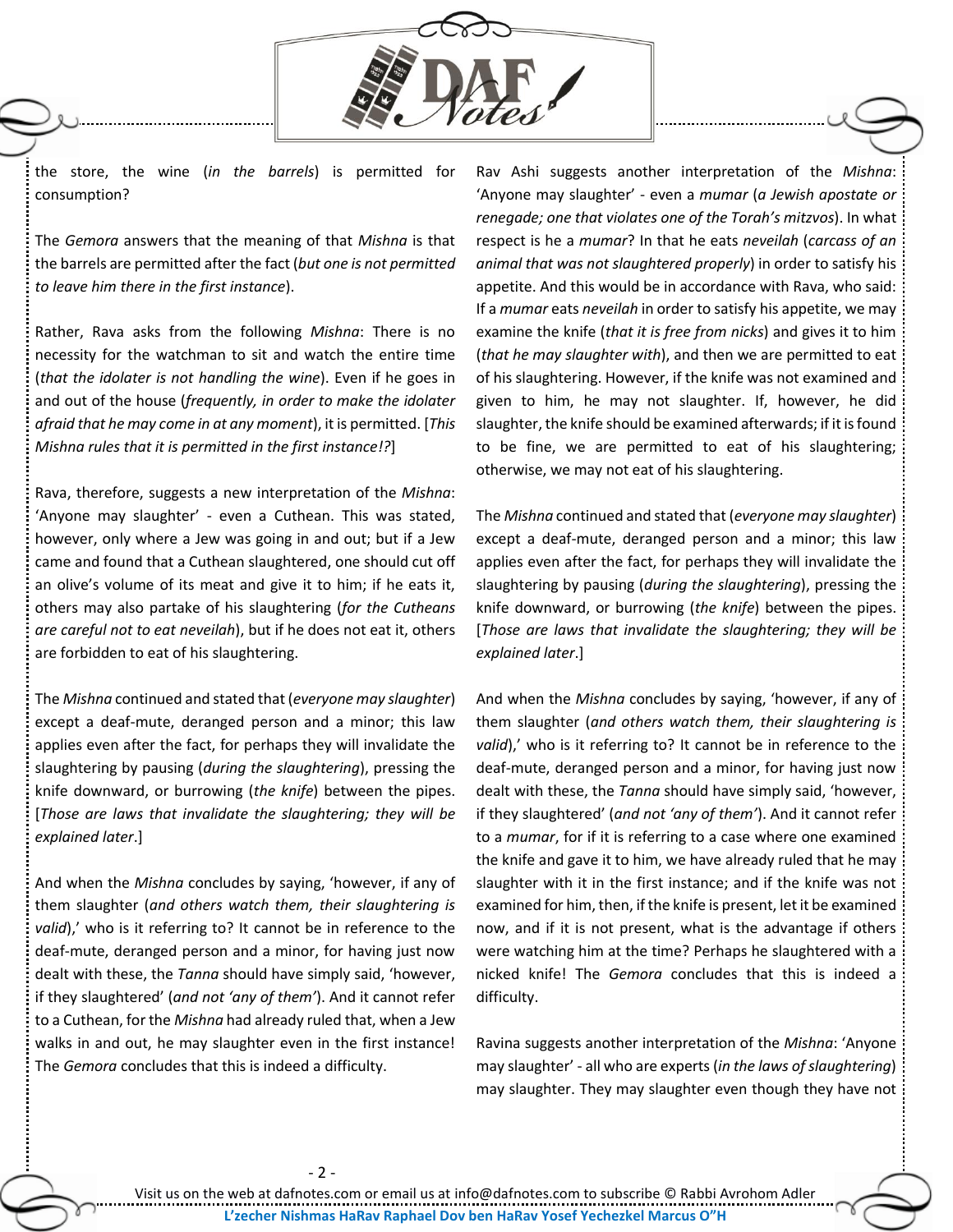

been established (*as a skilled slaughterer; this is done by observing him three times to ensure that he doesn't feel faint by the sight of blood – thus causing him to pause during the slaughtering, and also that he is skilled at performing the shechitah*). This is the law provided that they know that he is able to recite the (*basic*) rules of *shechitah* (*slaughtering*). However, if we do not know that he is able to recite the rules of *shechitah*, he may not slaughter; if, however, he did slaughter, we examine him. If he is able to recite the laws of *shechitah*, one may eat of their slaughtering; otherwise, one may not eat of their slaughtering.

The *Mishna* continued and stated that (*everyone may slaughter*) except a deaf-mute, deranged person and a minor; this law applies even after the fact, for perhaps they will invalidate the slaughtering by pausing (*during the slaughtering*), pressing the knife downward, or burrowing (*the knife*) between the pipes. [*Those are laws that invalidate the slaughtering; they will be explained later*.]

And when the *Mishna* concludes by saying, 'however, if any of them slaughter (*and others watch them, their slaughtering is*  valid),' who is it referring to? It cannot be in reference to the deaf-mute, deranged person and a minor, for having just now dealt with these, the *Tanna* should have simply said, 'however, if they slaughtered' (*and not 'any of them'*). And if it is referring to a case where one who was not an expert slaughtered, we have already ruled that if we examine him afterwards, the slaughtering is valid! It must be referring to a case where he was not present to be examined.

There are others who say that Ravina said as follows: 'Anyone may slaughter' - all who have been established (*as a skilled slaughterer*) may slaughter, even though it is not known whether he is an expert or not. One is regarded as an established slaughterer if he slaughtered in our presence two or three times and he did not feel faint by the sight of blood (*thus causing him to pause during the slaughtering*); however, if he did not slaughter two or three times in our presence, he may not slaughter, for perhaps he will feel faint. If, however, he did

slaughter, and said, "I am certain that I did not feel faint," his slaughtering is valid.

The *Mishna* continued and stated that (*everyone may slaughter*) except a deaf-mute, deranged person and a minor; this law applies even after the fact, for perhaps they will invalidate the slaughtering by pausing (*during the slaughtering*), pressing the knife downward, or burrowing (*the knife*) between the pipes. [*Those are laws that invalidate the slaughtering; they will be explained later*.]

And when the *Mishna* concludes by saying, 'however, if any of them slaughter (*and others watch them, their slaughtering is*  valid),' who is it referring to? It cannot be in reference to the deaf-mute, deranged person and a minor, for having just now dealt with these, the *Tanna* should have simply said, 'however, if they slaughtered' (*and not 'any of them'*). And if it is referring to a case where one who was not an established slaughterer slaughtered, we have already ruled that if he said, "I am certain that I did not feel faint," the slaughtering is valid! It must be referring to a case where he was not present to be questioned afterwards.

The *Gemora* explains why each of the Amoraim did not learn like the others: Ravina and Rabbah bar Ulla do not interpret the *Mishna* like the suggestions of Abaye, Rava (*that the Mishna was referring to a Cuthean*) or Rav Ashi (*that it was referring to a mumar*), because they all find a difficulty in interpreting the expression, 'and if any of them slaughter.'

They all do not agree with Rabbah bar Ulla's interpretation (*that it is referring to a tamei person*), because, according to the one version which suggested (*to the question as to why the halachos are taught in this Mishna and in Zevachim*) that our *Mishna* is the source of the rule (*that a tamei person is disqualified from slaughtering a korban*) - on the contrary, they say that the other *Mishna* is the source of the rule, since it is in the Tractate which deals with sacred offerings (*so it should not have been mentioned here at all*); and according to the other version which suggested that the other *Mishna* is the source of the rule but that our *Mishna* mentions the case of a *tamei* person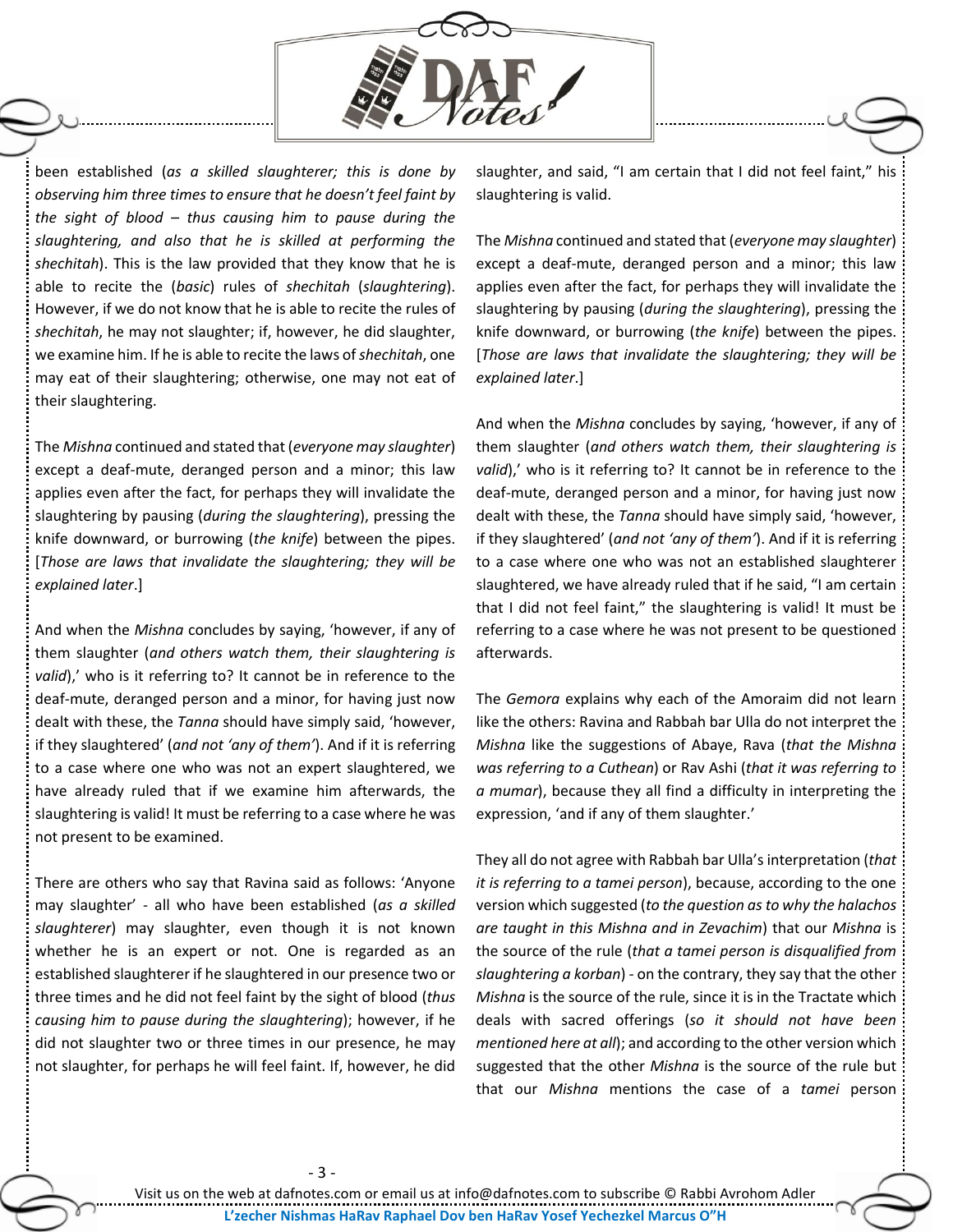

slaughtering an offering merely incidentally because it deals with the case of a *tamei* person slaughtering *chullin* (*an unconsecrated animal*) - they say that even the case of a *tamei* person slaughtering *chullin* was not necessary to state because they maintain that *chullin* which was made according to the *taharah* (*pure*) standard of *kodesh* are not considered *kodesh* (*and therefore, there is no obligation to ensure that it does not become tamei, and the Mishna would not need to teach us that a tamei person can slaughter a chullin animal*).

They all do not agree with Ravina's interpretation, because, according to the one version which ruled that experts may slaughter, but those that are not experts may not slaughter, they hold the principle that the majority of those who slaughter are experts (*and therefore even if it is not known to us if he knows the laws of shechitah, he still may slaughter, for we follow the majority*); and according to the other version which ruled that only those who are established slaughterers may slaughter, but those who are not established may not slaughter, they say that the danger of feeling faint due to slaughtering is too remote to be concerned about.

Rava does not agree with .Abaye'sinterpretation because of the challenge which he raised (*that a watchman who goes in and out is sufficient*).

Abaye does not agree with Rava's interpretation because, in that other case, the idolater was not handling the wine (*and we may assume that he will be afraid to touch the wine*), whereas in our case, the Cuthean is touching the animal (*when the Jew left, for he was in the process of slaughtering it; we therefore are concerned that he did something to invalidate the shechitah*).

Rav Ashi does not agree with either of these interpretations because he maintains that the Cutheans were converts only on account of the lions(*and are not deemed to be Jewish at all; they therefore are not valid for shechitah*).

Abaye does not agree with Rav Ashi's interpretation (*that a mumar is valid for shechitah*), because he does not accept Rava's ruling (*that a mumar's shechitah is valid*).

The *Gemora* asks: Why doesn't Rava interpret the *Mishna* in accordance with his own ruling (*that a mumar is valid, and therefore he should interpret the Mishna like Rav Ashi*)?

The *Gemora* answers: Rava's interpretation is merely in response to Abaye, but he himself does not accept it (*that the Mishna is referring to a Cuthean; rather, he understands the Mishna like Rav Ashi*). (3a – 3b)

# **INSIGHTS TO THE DAF**

#### *Who may Slaughter?*

Why is the *shechitah* of a Jew who serves idols invalid? After all, even one who serves *avodah zarah* remains a Jew bound by all the *mitzvos* of the Torah? In order to understand this issue, we must first explain why the *shechitah* of a gentile is not acceptable. Where does the Torah demand that *shechitah* be executed specifically by a Jew?

Tosfos (Chullin 3b) and the Rosh explain that the term *v'zavachta* implies that we need a *bar zevichah* for *shechitah*. A *bar zevichah* is one who has a part in the *mitzvah* of *shechitah*. A gentile, who is not commanded to do *shechitah* (*he may eat any dead animal*) is surely not a *bar zevichah*. As such, his act of slaughtering has no halachic validity.

Rambam (Hilchos Shechitah, Chapter 4) supplies a different source, in this context. The Torah (Shmos 34:15) warns: "Perhaps you will draw a treaty with the inhabitants of the land and they will stray after their gods and they will sacrifice to their gods and he will call to you and you will eat from his slaughtering." This verse is quite clear that we may not eat the meat of an animal slaughtered by a gentile.

There is a basic difference between the source of Tosfos and that of the Rambam. The source of Tosfos applies equally to all

Visit us on the web at dafnotes.com or email us at [info@dafnotes.com](mailto:info@dafnotes.com) to subscribe © Rabbi Avrohom Adler **L'zecher Nishmas HaRav Raphael Dov ben HaRav Yosef Yechezkel Marcus O"H**